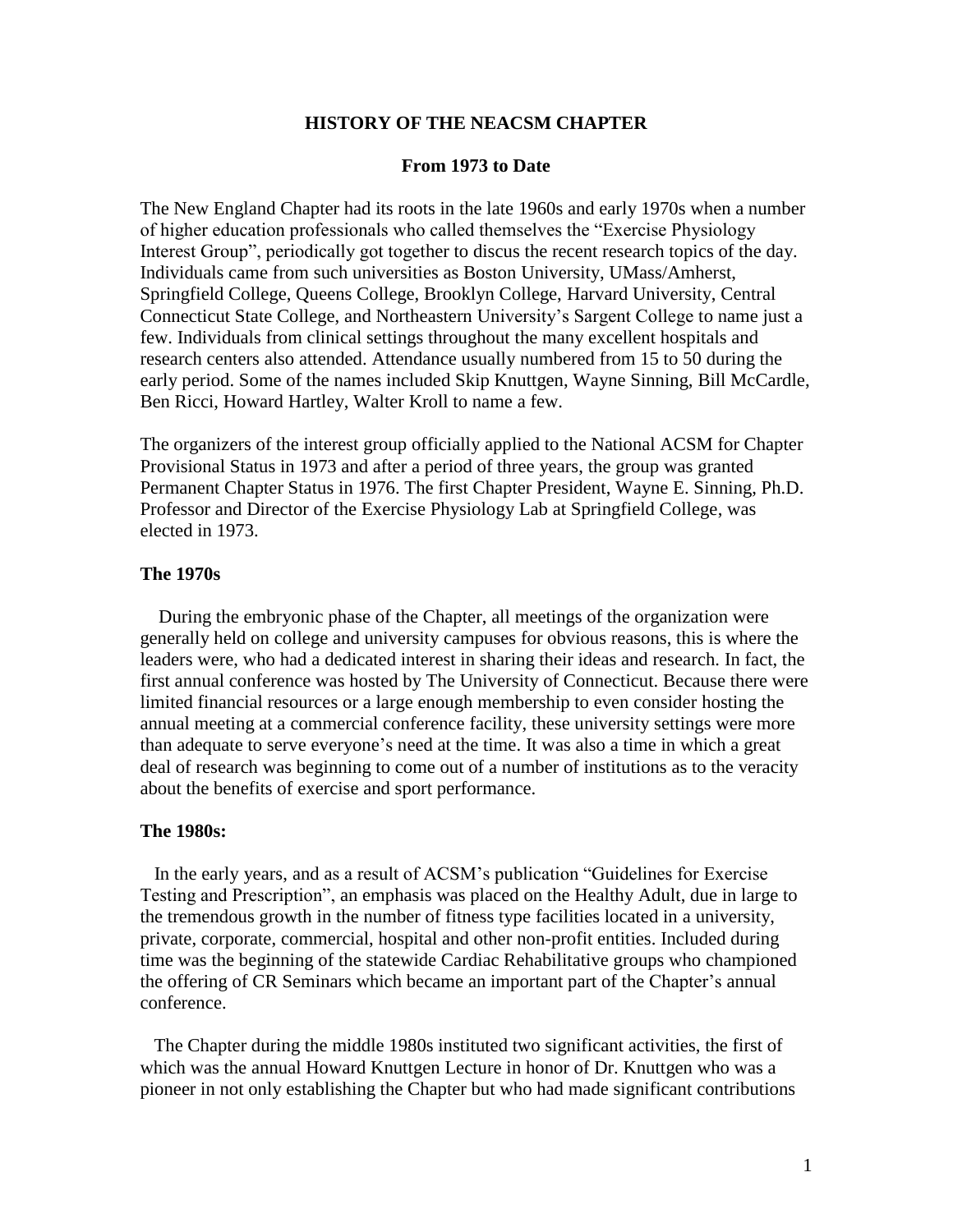both regionally and nationally to the profession. A year later the Honor Award was established to be given to a professional who had made important contributions to the chapter in the areas of scholarship and service.

 Because of the growth of the chapter, the Executive Committee expanded its voting membership from four members-at-large to six. This was done in part to bring in more people to serve in leadership positions to not only potentially fill the President's position but to chair the increasing number of committee assignments. It was also during this period that the development of Operating Codes for all officers and committee chairs and the updating of the Constitution and By-Laws were significantly changed to coincide with the national guidelines.

 It was during this period that satellite type conferences and seminars began to spring up, in fact, The University of Connecticut from 1982 to 1987 hosted an annual spring conference on a variety of topics. Other similar activities found on not only college campuses but in hospital settings as well.

 Another national program surfaced during this time when the ACSM Certification office began marketing their newly developed certification and workshop programs for the Exercise Test Technologist, Health Fitness Instructor, Certification Directors, and Aerobic Instruction. UCONN probably hosted the vast majority of these programs from 1980 to 2000.

#### **The 1990s:**

This era brought about a partnership with the NE Chapter of the International Health, Racquet and Sportsclub Association (IHRSA) specifically NEHRSA organization. As a result of this joint venture, conference sessions specifically targeted each group, thereby enhancing the attendance. As an added feature there was a major increase in the number of exhibitors who were an integral part of the practical aspect of exercise and sport science.

 The format of the annual conference changed significantly because of the huge success of its program by adding a second Keynote and Special Guest Lectures thereby bringing to the conference a greater number of highly visible scholars in the fields of Exercise and Sport Science.

 It was also during this time that a formal office structure was created to run the chapter activities for a period of ten years at UCONN; it was staffed by graduate assistants from the Fitness Management program. The office was later transferred to its present home at The Hospital of Central Connecticut under the Direction of Dino Costanzo

## **The 2000s:**

 One of the most significant events occurred in year 2000 when the Camaione Family worked with the chapter to start the David N. Camaione Scholarship Fund that had its